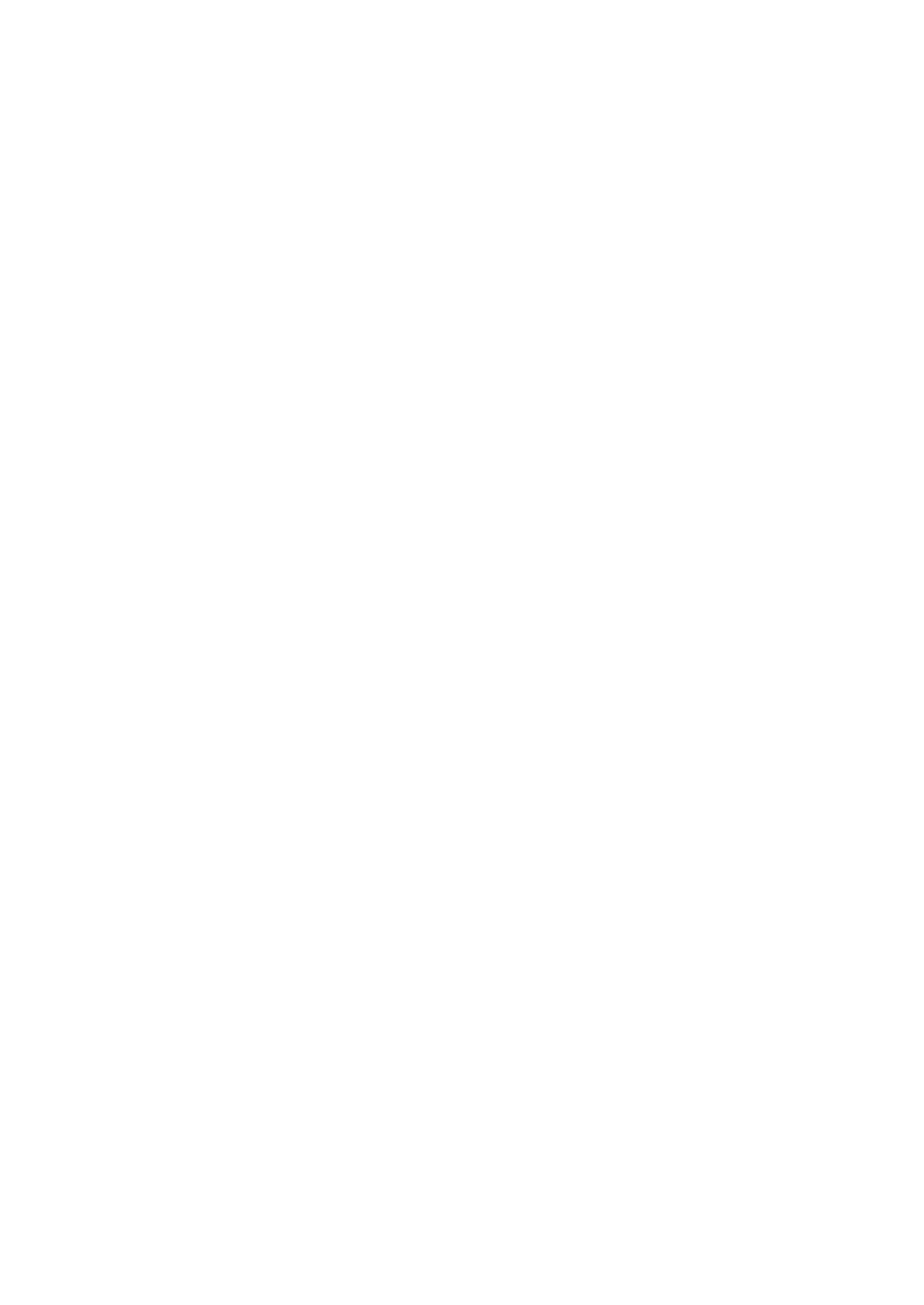# **AGL submission to the AEMC on its review of the Electricity Transmission Revenues and Pricing Rules – Transmission Revenue Rule Proposal Report**

## **Overview**

AGL acknowledges that the proposed Rules offer a very complete and consistent set of principles to guide the Australian Energy Regulator (AER) as regulator, and that this should offer Transmission Network Service Providers (TNSPs) far greater certainty and confidence in the regulatory framework than that which applied under the previous uncertain regime.

However, while the proposal represents a significant improvement on the previous regime for electricity transmission, it falls short of more effective models. These include the existing Gas Access Regime, the improvements to that regime recommended by the Productivity Commission, the recent amendments to the National Access Regime in Part IIIA of the Trade Practices Act<sup>1</sup> and the regime recently introduced for the regulation of electricity distribution in Western Australia.

While the guidance to the AEMC and the AER in the new NEL reduces the uncertainty that exists in the existing electricity transmission pricing regime, the level of detail in the proposed Rules together with the large number of mandatory Guidelines constitute a regime that is overly restrictive on service providers. This restriction will offset the benefits of the increased certainty introduced into the NEL.

While the NEL includes a provision for the AEMC to make Rules that empower the AER to make a guidelines, tests, standards and procedures and that these may be enforced, AGL is concerned about the AEMC's approach to the use of this power in the draft Rules.

AGL's concerns are as follows:

- 1. The separation of rule making and rule administration is a central feature of the new energy market institutional and governance arrangements established by the MCE in July 2005<sup>2</sup>. AGL submits the power to make guidelines was included as a matter of practical necessity to deal with procedural matters. Accordingly, Rules about setting guidelines should be kept to an essential minimum in order to ensure that the separation of powers is maintained.
- 2. AGL submits that the matters on which the AEMC proposes to empower the AER to make guidelines are substantive. It is inconsistent with the policy objective of separating rule making and regulation to delegate power to create regulatory obligations to the regulator.
- 3. The Rules directing the AER in making guidelines already include sufficient detail. AGL therefore believes that no further guidance is required and the guidelines are redundant.

 $\overline{a}$ 

<sup>1</sup> Currently being progressed through Parliament

<sup>2</sup> http://www.mce.gov.au/assets/documents/mceinternet/IGA%5FFINAL%5F%2830JUNE2004% 292004071310032320041112162849%2Epdf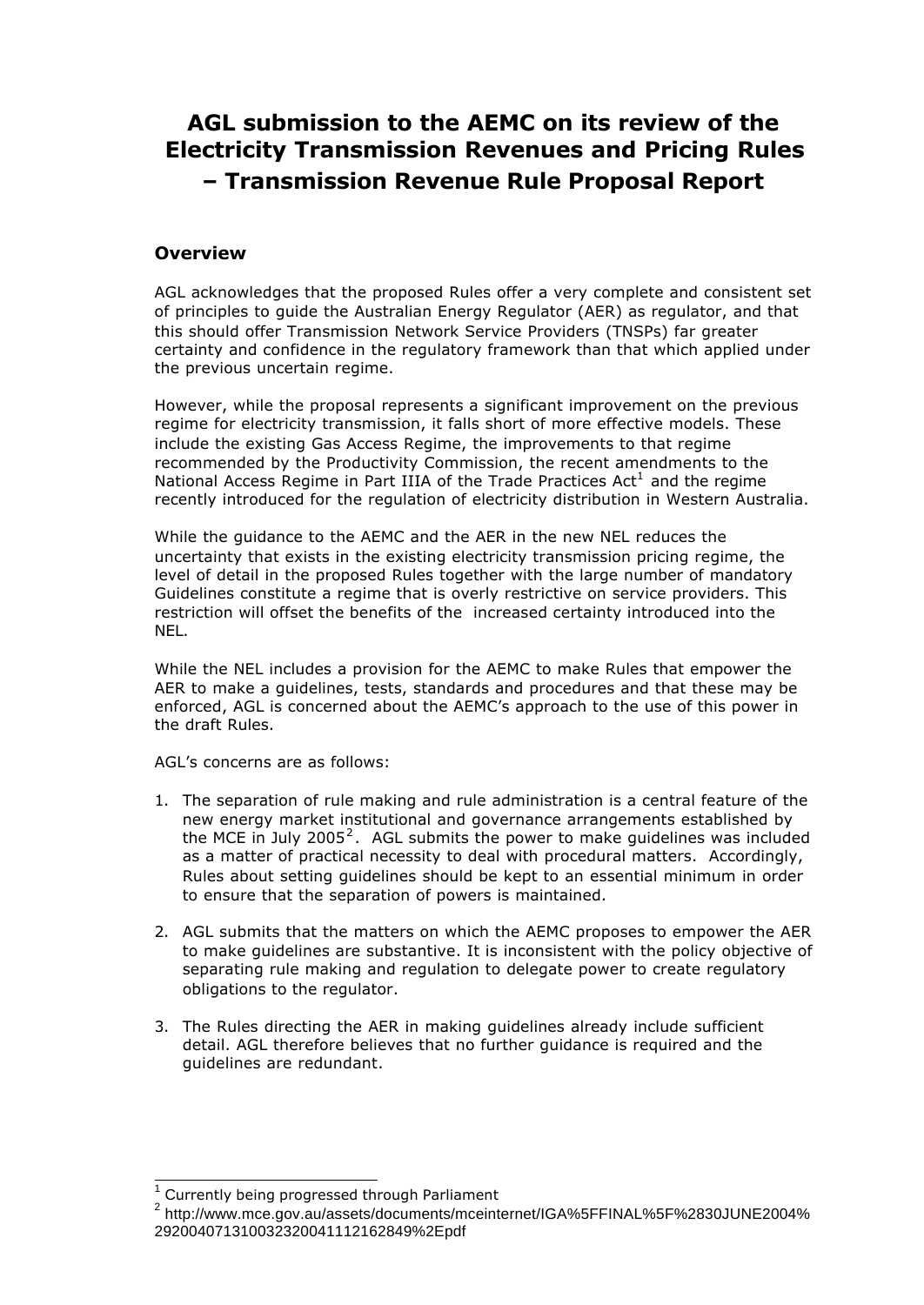## **Scope of Regulation**

#### *Classification of Services*

AGL supports the proposed classification of transmission services into prescribed, negotiated and non-regulated services and the proposed principles to determine the services falling into each category. This is consistent with the principle that intrusive regulation should only be used where satisfactory market outcomes can not otherwise be achieved.

However, AGL notes that the negotiation process envisaged by the proposed Rules is constrained by the Rules and proposed Guidelines, and submits that a less constrained negotiation model would lead to processes and outcomes that are more consistent with true commercial markets.

#### *Cost Allocation Methodology Approval*

AGL supports the principle that a service provider should not be able to recover costs more than once through multiple services. It is inappropriate however to have detailed cost allocations approved in advance by the AER.

In a commercial market, prices are determined by the interplay of a number of factors including the cost of service. In such an environment there are number of valid methodologies that are used to allocate costs to services with the boundaries of reasonable costs being stand alone costs and long run avoidable costs. Shared costs will be allocated to services using a variety of methods that may vary considerably over time as market conditions vary.

Therefore in a regulatory regime attempting to replicate market outcomes, a service provider should have the ability to amend cost allocation between services (and therefore prices) as market conditions change. In an environment of five-year pricing reviews the closest a service provider can get to achieving this outcome is if the service provider has the ability to set its cost allocation methodology at the time of submitting its revenue proposal for approval. The regulator should then be required to accept that proposal providing it complies with basic criteria such as the allocation of costs to services being within the range of stand alone and long-run avoidable costs and providing the proposal does not allow costs to be recovered more than once.

These basic principles for cost allocation should be set out in the Rules, with no further need for a Guideline on this issue.

On a practical level, a large proportion of costs in energy transmission and distribution can not be directly traced to an asset and/or a service. A large portion of costs can only be allocated to assets and/or services based a range of equally valid methodologies. The Rules relating to cost allocation are therefore naïve in the notion that there may be only one valid cost allocation method to set prices. The establishment of a methodology by party independent of the business is unnecessarily restrictive on the asset owner.

## **Propose-Response Model**

AGL welcomes the Commission's intent to introduce a propose-response model for electricity transmission. AGL however questions whether the proposed model is sufficiently aligned with the propose-response model in existing regimes, given the extent of mandatory rules and guidelines that TNSPs are required to comply with in making a proposal. The proposed regime could be described as a severely constrained propose-response model.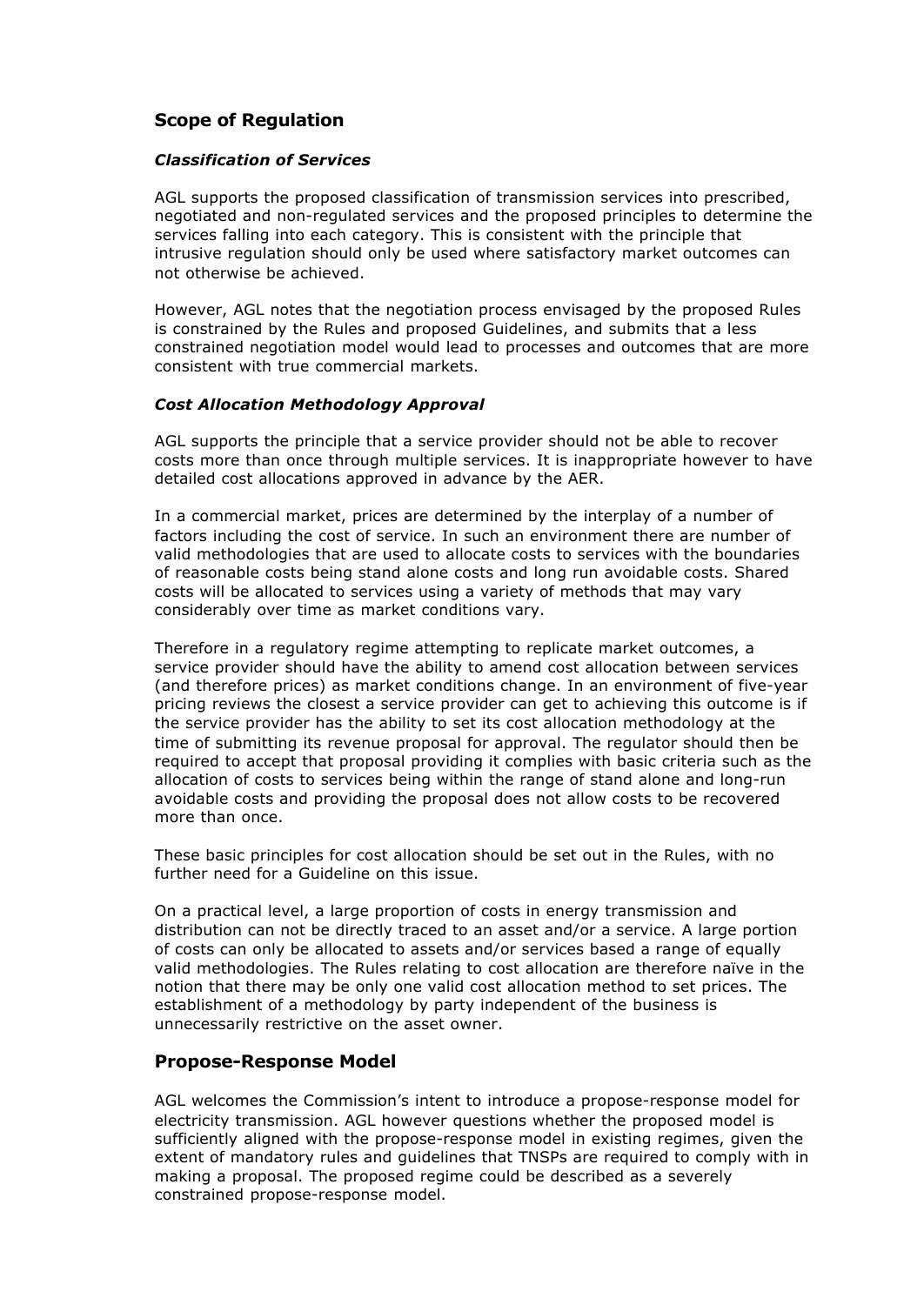The ability of a TNSP to formulate a proposal is significantly restricted due to the degree of prescription on such matters as:

- The use of a building block approach:
- The use of a mandated post tax revenue model;
- The use of defined WACC parameters and the requirement that the rate of return be determined exclusively by the Capital Asset Pricing Model (CAPM);
- An (AER determined) performance target incentive scheme;
- An (AER determined) efficiency benefit sharing scheme;
- An (AER determined) detailed cost allocation;
- Specification of the method for calculating taxation, including gamma;
- The use of a revenue cap form of regulation;
- Detailed requirements as to the content and format of a revenue proposal.

Irrespective of the desirability or otherwise of this level of prescription, it is misleading to imply that this is be described as any thing more than a significantly constrained propose-response model.

#### **Regulated Revenue**

#### *Regulated Asset Base*

AGL supports the proposed Rules relating to the treatment of the asset base and capital expenditure and submit that these rules would also be appropriate for electricity and gas distribution. Specific aspects of the rules relating to the asset base that AGL supports include:

- The locking-in of the asset base and the proposed roll-forward approach in determining the asset base for the start of each regulatory period. This proposal would be enhanced however if it were accompanied by a provision that allowed for the reinstatement of assets that had previously been the subject of redundant capital write-down, either during a previous regulatory review (as in section 8.28 of the Gas Code) or in determining the Initial Capital Base.
- An allowance of a return on working capital, accompanied by an appropriate treatment of the timing of cash flows.
- An *ex-ante* approach to the review of capital expenditure.
- The proposed flexibility allowed to a service provider to determine the depreciation schedule.
- The resulting incentive mechanisms that are derived from the proposed Rules.

AGL however does not believe that it is appropriate that a capital investment that it is prudent and efficient at the time when it committed should be subsequently written down. AGL therefore also supports the limitations on the discretion of the AER to reduce the asset base as a result of capital redundancy. This proposal would be enhanced however if it were accompanied by a provision such as section 8.27 of the Gas Code that requires that the risk of capital redundancy must be accompanied by an appropriate allowance for risk in the determination of the rate of return and depreciation rates.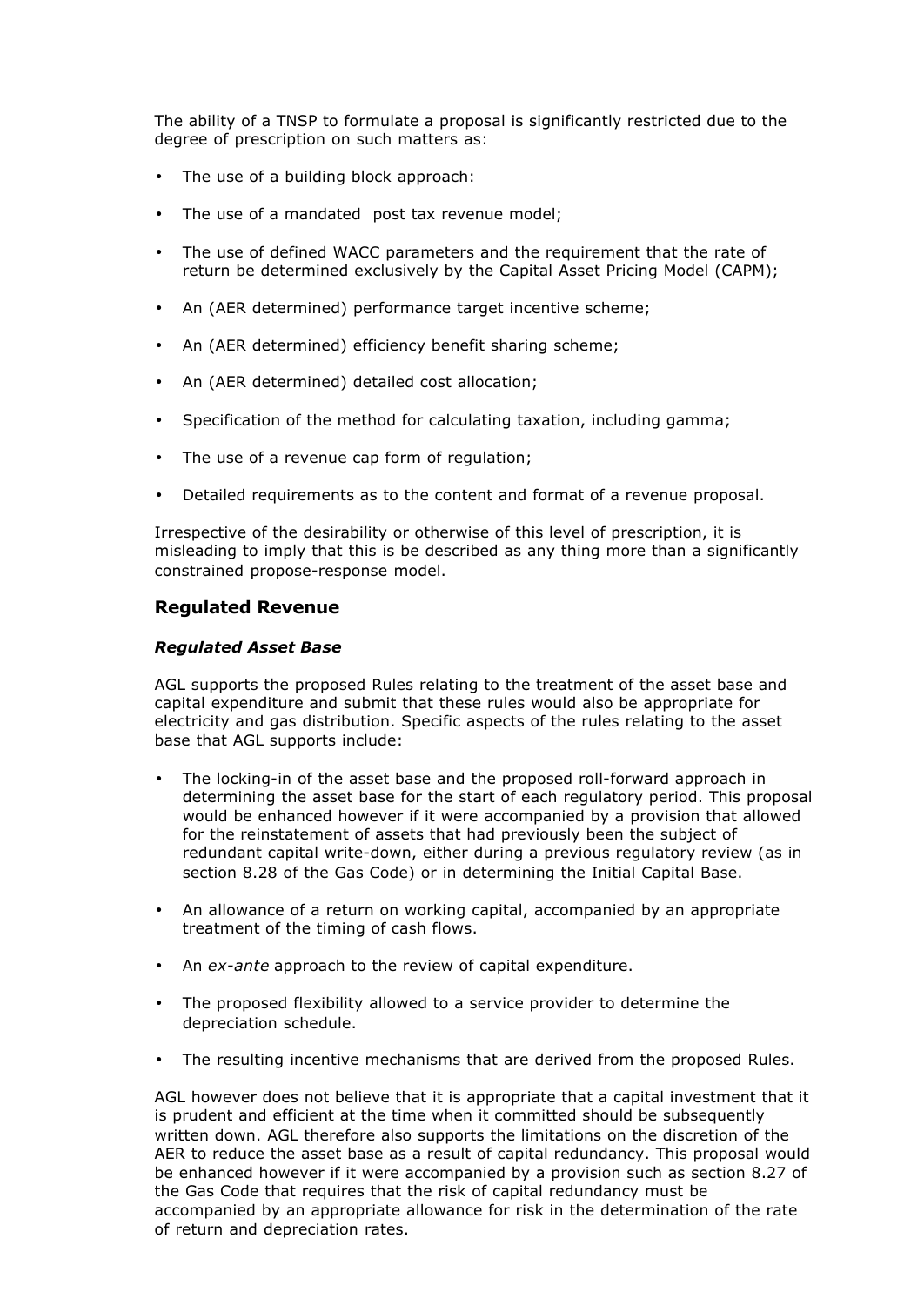#### *Modelling*

AGL agrees that it is reasonable for the AER to establish a model for determining allowable revenue, but the model for each regulatory review should be developed in consultation with the relevant service providers.

Regulated businesses and therefore regulatory models are typically complex and it is AGL's experience that no generic model would be suitable to the range of regulatory reviews. This is particularly the case in electricity and gas distribution with each service provider having a range of assets, services and markets.

If one generic model were to be expanded for each service provider's requirements, then that model would become exponentially more complex as the peculiarities of each regulated business were considered and would soon become unworkable.

One specific aspect of the proposed model that AGL considers inappropriate is the mandated use of a complex post tax modeling methodology. Apart from the complexity and high probability for error resulting from the use of post tax modeling, this methodology negates the policy intent of government tax law.

The major difference in the impact of pretax and post tax modeling is the treatment of accelerated tax depreciation rates. Governments have adopted accelerated tax depreciation rates as a means of encouraging investment and firms have made investment decisions based on the tax depreciation rates available at that time. The use of regulatory modeling based on effective post tax cash flows (as used in the PTRM) negates the intent of those governments as the tax benefits are taken away from the investor through reduced revenues. This is true not only for current and future investments, but also retrospectively for all previous investment decisions.

#### *Rate of Return*

#### *AGL Proposal*

AGL propose that the Rule in relation to the rate of return would be improved if it comprised the following features:

- The imprecision in determining specific parameters used in the CAPM should be acknowledged and the AER during each revenue review should be asked to consider a reasonable range in which the true WACC is likely to fall.
- Where the CAPM is used to determine the WACC, a panel of experts should be appointed to recommend to the AEMC a reasonable range for each parameter and that range should be re-examined periodically (say 5 yearly).

The following sections discuss aspects of the AGL proposal in more detail.

## *Review of Parameters*

AGL supports the AEMC's approach of locking in cost of capital parameters (or an agreed range for each parameter) for five years and believes this will lead to a more stable regulatory environment facilitating investment. However, AGL is concerned with the proposal for the AER to review values and methodologies for the subsequent five year period. Given the significance of the allowable WACC on investment decisions, AGL believes a panel of experts appointed by the AEMC is a preferable choice to set parameters initially and at reviews.

The review by the panel of experts could also consider whether the continued mandated use of the CAPM was appropriate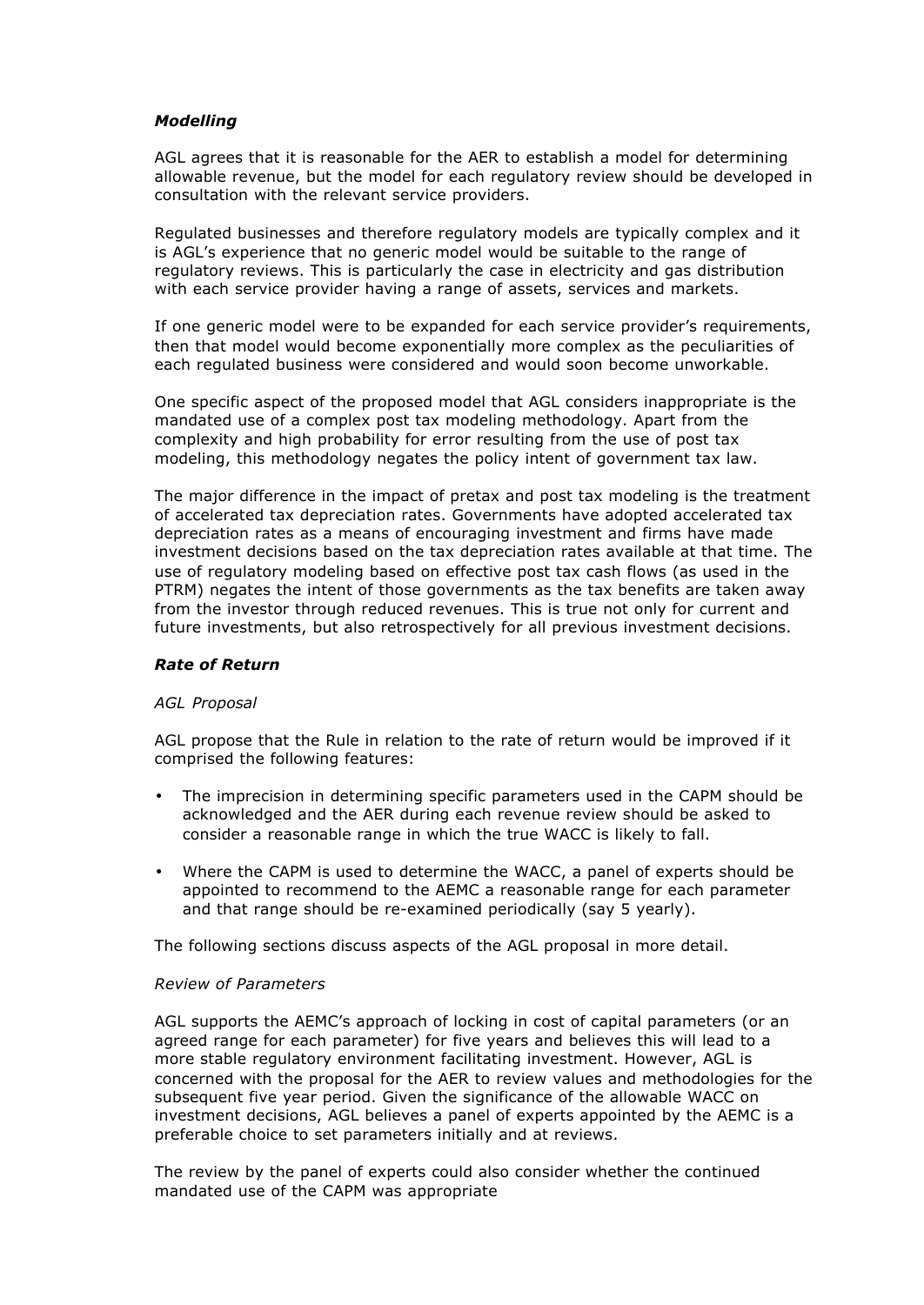#### *Statistical Approach*

AGL is concerned that the Draft Rules have failed to acknowledge the imprecision in determining WACC based on point estimates of certain parameters. In the light of the significant statistical uncertainty associated with WACC estimation, AGL considers it necessary to determine a point estimation of WACC that acknowledges the adverse impact that underestimating the cost of capital has on levels of investment.<sup>3</sup>

The Draft Rules have failed to recognise the uncertainty of determining some key parameters of the WACC. The result is a point estimate of WACC that risks underestimating the cost of capital. Responding to the Issues Paper, AGL proposed the Monte Carlo simulation approach as a method of acknowledging each parameter's degree of uncertainty and ensuring that the final result is within a reasonable range and has an acceptable level of risk that costs to the business are underestimated. AGL urges the AEMC to consider the imprecision in determining the cost of capital, the adverse impacts on investment of underestimation and adopt an approach to determining the cost of capital that acknowledges the inherent uncertainty.

#### *WACC Parameters*

While AGL agrees that the proposed values of equity beta and the market risk premium as fall within a reasonable range, these parameters are not directly observable from market data and the values ascribed by the AEMC fall short of being precise values of observable parameters. AGL proposes the imprecision involved in estimating these values warrant the use of a statistical approach.

The Draft Rules specify the risk free rate is based on a 5-40 day average (expiring 7 days before the Final Decision) of yields on Commonwealth Government bonds. For the Victorian Electricity Distribution Price Review for 2006-10, the intended observation period for the risk free rate corresponded with a significant and demonstrable market anomaly, causing the ESC to use an earlier sampling period. AGL urges the AEMC to incorporate provisions to accommodate such events in the Rules.

AGL notes that debt raising costs have been omitted from the parameters used to determine the rate of return. Debt raising costs are a true cost incurred by business owners and must be recognised, either in determining the allowable rate of return, or specifically included in operating costs.

#### *Imputation Credits (gamma)*

The Draft Rules ascribe a value of 0.5 to gamma. There is a body of research demonstrating that a gamma of 0.5 is unsustainable and that a gamma of 0.0 is more appropriate. Researchers have concluded that:

Imputation credits are effectively worthless to the marginal investor of large Australian companies with significant foreign ownership;

 $^3$  Gray, S.(2004) 'A Framework for Quantifying Estimation Error in Regulatory WACC - Report for AGL in relation to ESC Electricity Distribution Review' Strategic Finance Group, October 2004

http://www.esc.vic.gov.au/apps/page/user/pdf/AppendixL\_QuantifyingErrorWACC\_SFG\_Consul tOct04.pdf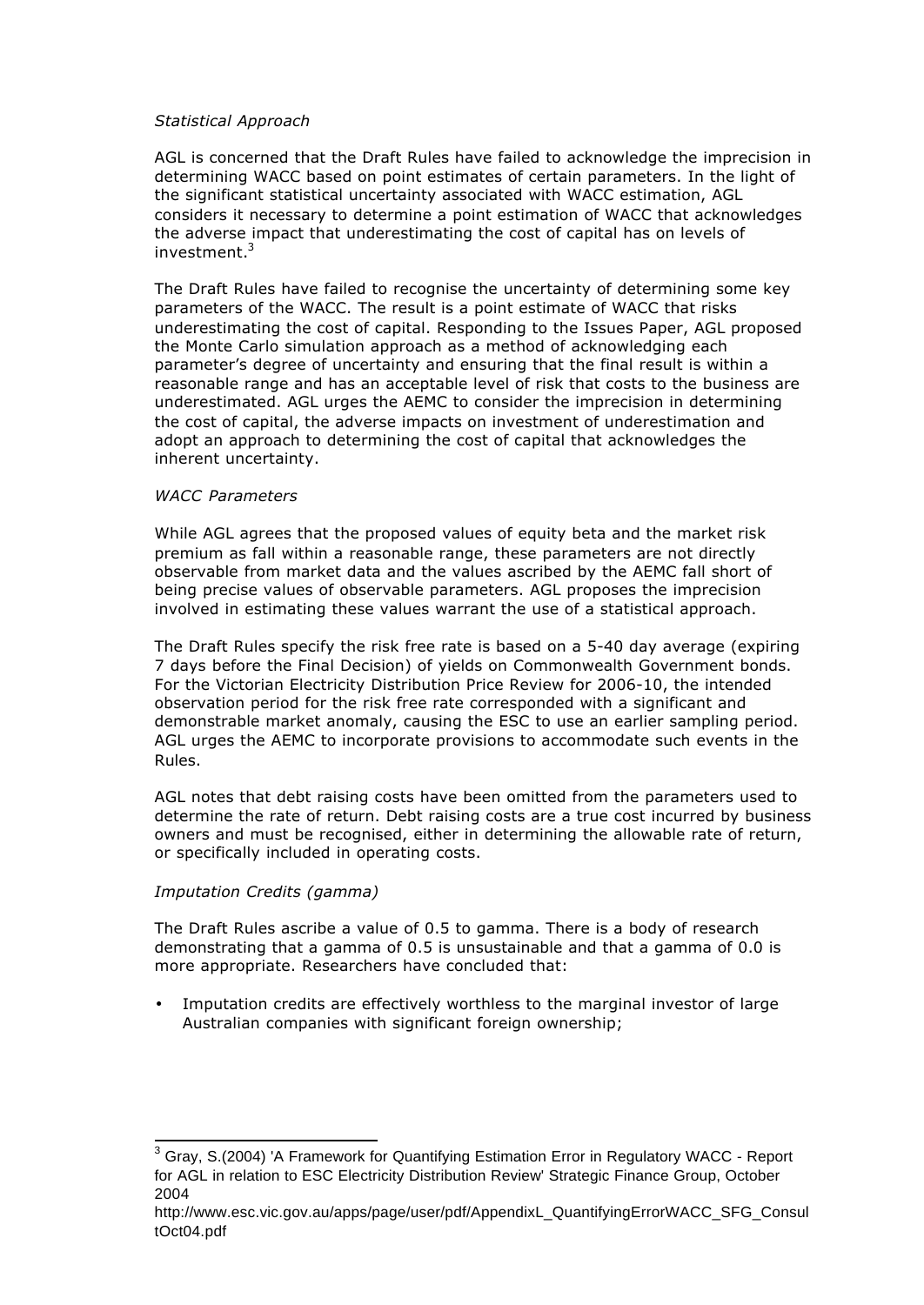- Professor Gray has demonstrated that a gamma of 0.5 together with a MRP of 6% is inconsistent with the level of historically paid dividend yields and concludes that a gamma of 0 resolves this inconsistency<sup>4</sup>;
- Hathaway and Officer have updated their research and demonstrate that calculations historically used by regulators to derive a gamma of 0.5 would now produce a gamma of 0.35<sup>5</sup>; and
- KPMG determined that the standard practice of financial practitioners is to not adjust for the value of imputation credits (ie gamma = 0)<sup>6</sup>. Similarly, analysis by Lonergan demonstrated that of the 6 reports making an adjustment to reflect dividend imputation, 5 attributed little or zero net effect on the value of the company being assessed.<sup>7</sup>

In summary AGL submit that a value of gamma cannot be obtained to any great level of confidence and a statistical approach is more appropriate. There is significant recent evidence that a gamma of 0.5 underestimates the costs of capital to the business and a more appropriate value lies between 0.0 and 0.35.

#### *Reasonable Estimates*

AGL supports the requirement of the AER to accept reasonable estimates of capital and operating cost forecasts.

#### *Operating Expenditure*

AGL supports setting of operating expenditure based on efficient forecasts on a firm-specific basis. AGL also support the use of an efficiency benefit sharing scheme with the proviso that such a scheme must not be used as a means to introduce intrusive and costly information gathering requirements.

For such a scheme to be effective, service providers need only provide to the AER the total operating cost for each year of the previous regulatory period at the submission of its next regulatory proposal.

## *Cost Pass-Through / Re-openers*

AGL largely supports the cost pass-through mechanisms and re-openers in the proposed Rules. AGL therefore also supports the notion that that in the vast majority of instances, cost variations should be absorbed in the general incentive provisions.

AGL submit that there should be three provisions for the inclusion of unforseen costs. All three provisions are allowed for in the Gas Code:

The ability to allow cost pass-throughs as proposed by the AEMC but extended to allow for other occurrences at the discretion of the AER. This flexibility allowed IPART to include both the operating and capital the cost of introducing Full Retail Contestability as a cost pass through in AGL Gas Networks Access Arrangement for 2000-2004.

 4 SFG Consulting, (2005) "The Relationship Between Franking Credits and the Market Risk Premium"<br><sup>5</sup> Llethews

Hathaway , N and Officer, R.R. (2004) "The Valuation of Imputation Tax Credits: Update 2004", Capital Research Pty Ltd

<sup>6</sup> KPMG (2005) Cost of Capital – Market Practice in Relation to Imputation Credits – A Report for the Victorian Electricity Distribution Price Review 2006-10

http://www.esc.vic.gov.au/apps/page/user/pdf/AppendixL\_AGLE\_Response\_to\_EDPR\_Draft\_D ecision.pdf

Lonergan, W. (2001) "The Disappearing Returns", JASSA Issue 1 Autumn 2001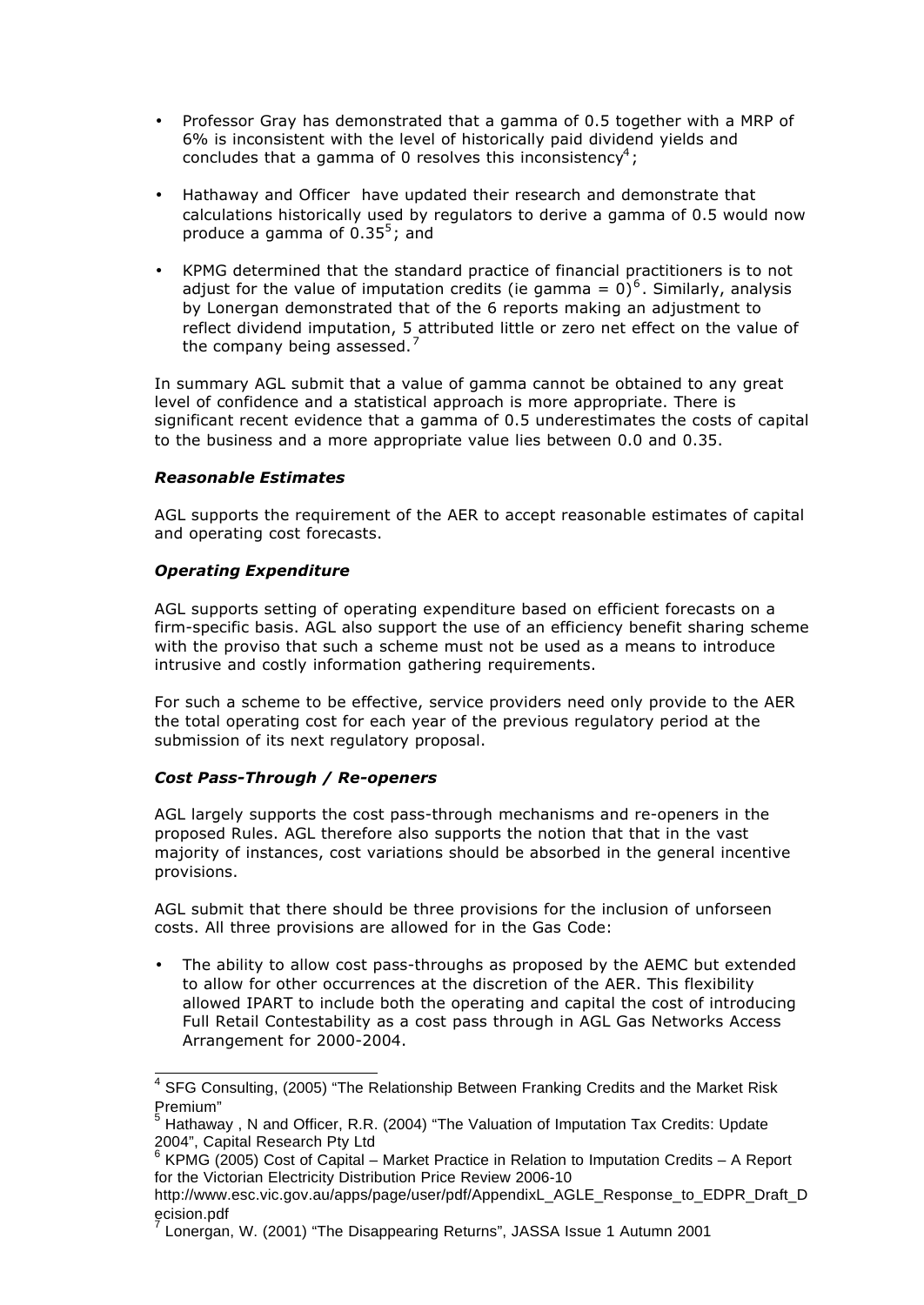- The ability to consider major capital expenditure projects, similar to that proposed by the AEMC. AGL however consider that this provision could be made less restrictive than the minimum 5% of the asset base as proposed by the AEMC which would require a project of over \$100m for a network the size of the AGL Gas Distribution Network.
- The ability to re-open the pricing review should there be a material change in circumstances. This is allowed under the Gas Code, but it is not a step that a service provider would take lightly.

## **Regulatory Procedures**

AGL supports the proposed minimum five year regulatory periods and also believe the proposed 13 month Review timetable appears adequate.

Although AGL maintain that the over-riding objective should be to obtain the appropriate regulatory decisions rather than timing of those decisions, AGL now believes that a 13 month review period allows sufficient time for a review provided that it is accompanied by one optional two-month extension allowed to the AER. Such an option was proposed by the Productivity Commission in its review of the National Gas Access Regime.<sup>8</sup>

While AGL concurs with the 13 month review period however, it does not believe that the detailed timetable set out in the Rule Proposal Report is workable, particularly if a similar timetable is to be adopted for electricity and gas distribution. It is AGL's experience that a minimum of ten weeks is required between a Final Decision and a Revisions Commencement Date. While this is two weeks longer than that allowed in the Draft Rules, there would appear ample scope to allow this by bringing forward the Draft Decision by two weeks.

## **Appropriateness of Consistency Across Regulatory Regimes**

While it is understood that the Draft Rules are only intended for electricity transmission, AGL is cognisant that this is the first proposal by the AEMC in relation to energy infrastructure pricing. Once the electricity transmission Rules are established there is likely to be a tendency to align the pricing regulatory regimes for all infrastructure subject to the regulatory processes of the AEMC and the AER.

While there are obvious administrative advantages in certain aspects of the Rules for the various aspects of the energy industry being consistent, there are a number of significant differences between electricity and gas and between transmission and distribution that dictate that what may be appropriate for one sector of the energy industry may not be appropriate for all.

The following is an outline of some of the significant differences between energy sectors which preclude a uniform set of rules being developed:

ß *The nature of capital expenditure – transmission vs distribution*

The Transmission Network Service Providers (TNSPs) point out quite correctly that the vast majority of capital expenditure by the TNSPs is not discretionary investment. Capital expenditure requirements are driven by factors outside the control of the TNSPs. In contrast Gas Distribution Service Providers' (GDSPs) capital programs are developed around discretionary market expansion projects $^9$  that will not be carried out unless each project is expected to generate a rate of return in excess rate of return required by investors in the GDSPs. TNSPs are obliged to incur expenditure to provide an essential service whereas GDSPs seek out

<sup>&</sup>lt;sup>8</sup> PC Inquiry Report: Recommendation 11.1

 $^{9}$  In the 2000 to 2004 Regulatory period 75% of AGL Gas Networks capital expenditure was on discretionary market expansion projects. (AGLGN December 2003 AAI table 5.4)